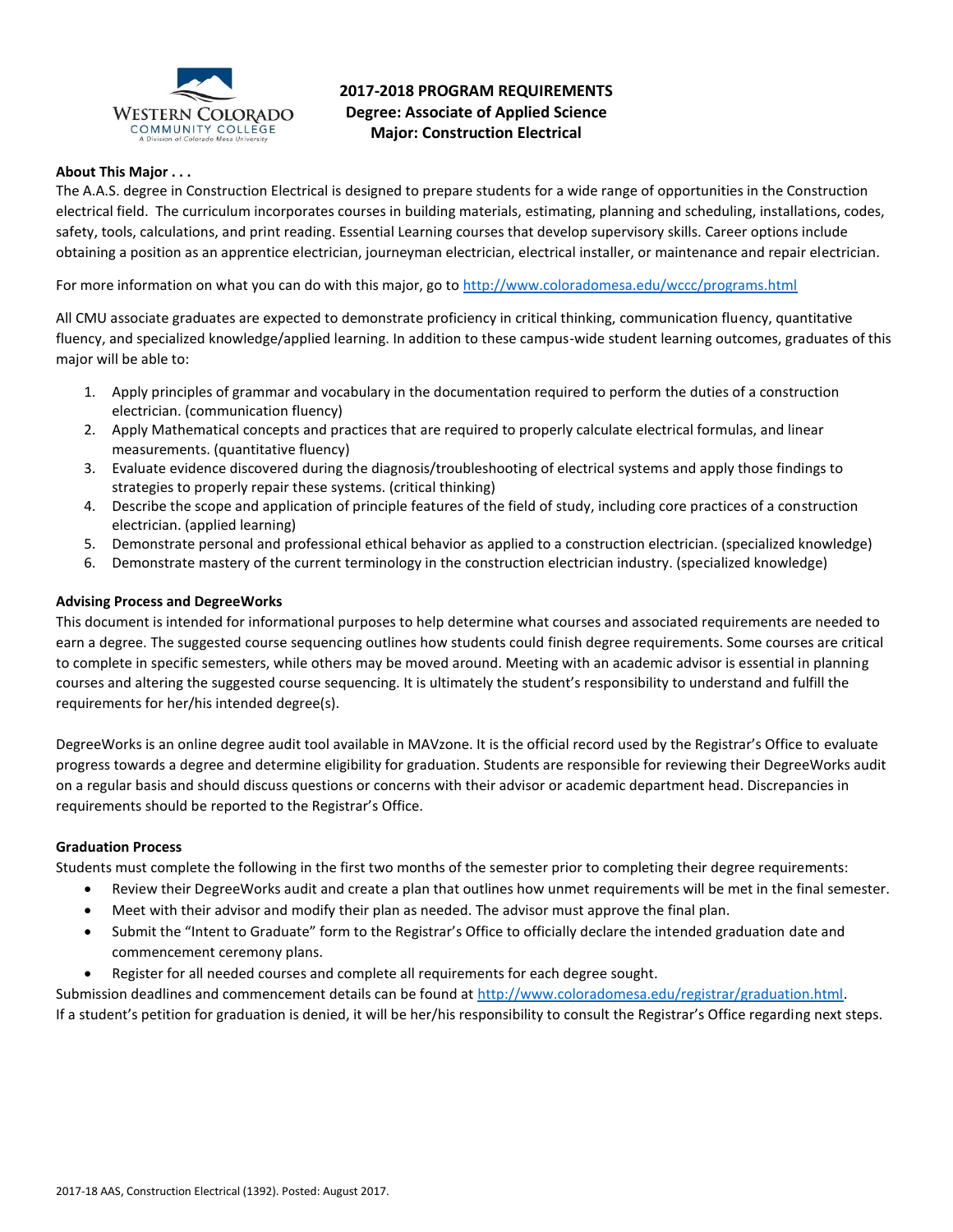# **INSTITUTIONAL DEGREE REQUIREMENTS**

The following institutional degree requirements apply to all CMU/WCCC AAS degrees. Specific programs may have different requirements that must be met in addition to institutional requirements.

- 60 semester hours minimum.
- Students must complete a minimum of 15 of the final 30 semester hours of credit at CMU/WCCC.
- 2.00 cumulative GPA or higher in all CMU/WCCC coursework.
- A course may only be used to fulfill one requirement for each degree/certificate.
- No more than six semester hours of independent study courses can be used toward the degree.
- Non-traditional credit, such as advanced placement, credit by examination, credit for prior learning, cooperative education and internships, cannot exceed 20 semester credit hours for an AAS degree.
- Pre-collegiate courses (usually numbered below 100) cannot be used for graduation.
- Capstone exit assessment/projects (e.g., Major Field Achievement Test) requirements are identified under Program-Specific Degree Requirements.
- The Catalog Year determines which program sheet and degree requirements a student must fulfill in order to graduate. Visit with your advisor or academic department to determine which catalog year and program requirements you should follow.
- See "Requirements for Undergraduate Degrees and Certificates" in the catalog for a complete list of graduation requirements.

## **PROGRAM-SPECIFIC DEGREE REQUIREMENTS**

- 63 semester hours total for the AAS, Construction Electrical.
- A minimum of 16 credits taken at CMU in no fewer than two semesters.
- A "C" or better must be achieved in coursework toward major content area.

## **ESSENTIAL LEARNING REQUIREMENTS** (15 semester hours)

See the current catalog for a list of courses that fulfill the requirements below. If a course is an Essential Learning option and a requirement for your major, you must use it to fulfill the major requirement and make a different selection for the Essential Learning requirement.

#### **Communication** (6 semester hours)

- $\square$  ENGL 111 English Composition (3)
- $\square$  SPCH 101 Interpersonal Communication (3)

#### **Mathematics** (3 semester hours)

□ MATH 107 - Career Math (3) or higher

#### **Other Essential Learning Core Courses** (6 semester hours)

- $\Box$  Select one Social and Behavioral Sciences, History, Natural Sciences, Fine Arts or Humanities course (3)
- $\square$  Select one Social and Behavioral Sciences, History, Natural Sciences, Fine Arts or Humanities course (3)

#### **OTHER LOWER-DIVISION REQUIREMENTS**

# **Wellness Requirement** (2 semester hours)

- $\Box$  KINE 100 Health and Wellness (1)
- $\Box$  Select one Activity course (1)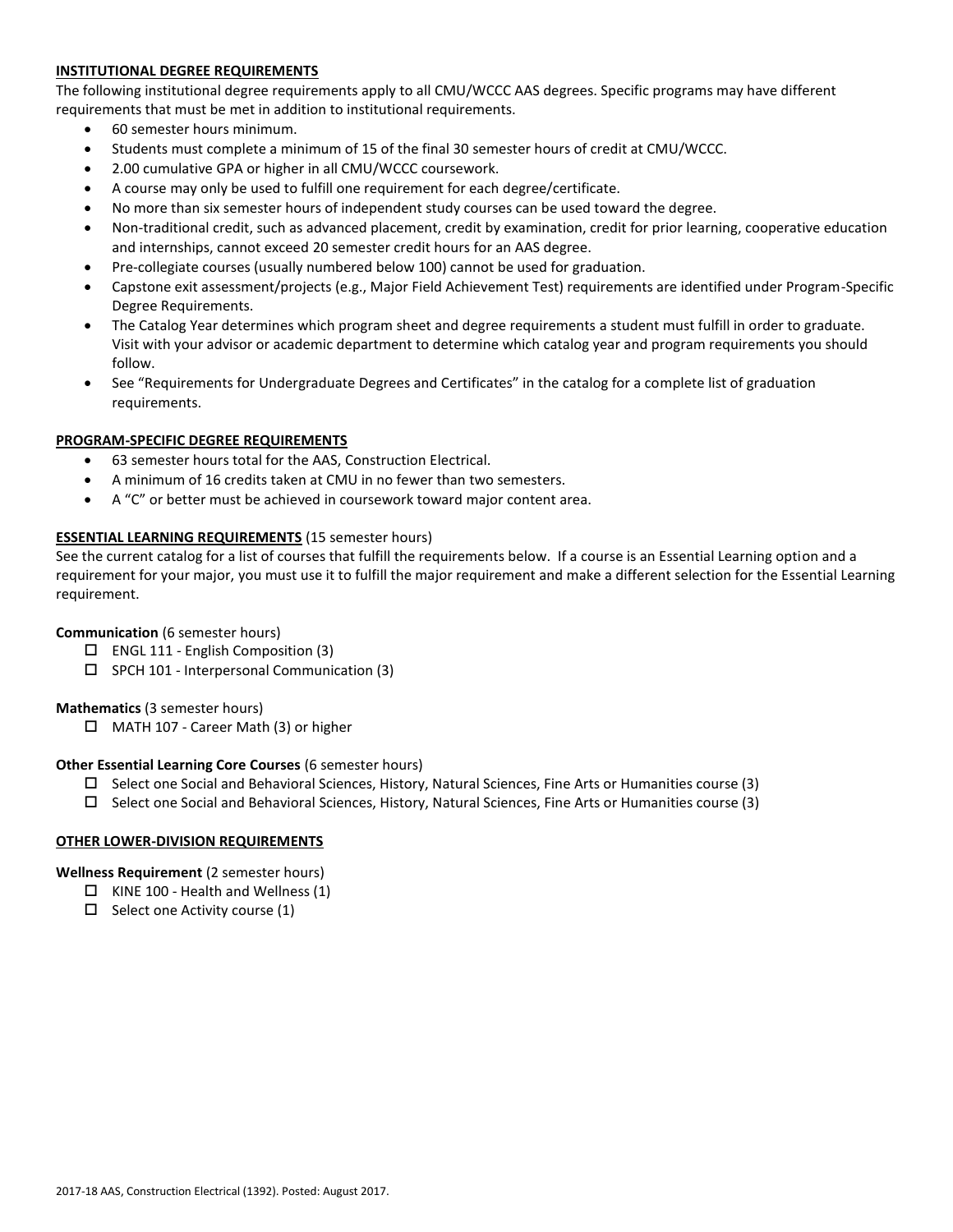**AAS: CONSTRUCTION ELECTRICAL** (46 semester hours, must earn a grade of "C" or better in each course.)

- $\square$  ELCE 102 Electrical Blueprint Reading (4)
- $\square$  ELCE 110 House Wiring (4)
- $\Box$  ELCE 120 Commercial Wiring (4)
- $\Box$  ELCE 124 Electrical Safety (1)
- $\Box$  ELCE 130 National Electrical Code I (4)
- ELCE 135 National Electrical Code II (4)
- $\Box$  ELCE 144 Grounding and Bonding (1)
- ELCE 150 DC Circuit Fundamentals (4)
- $\square$  ELCE 155 AC Circuit Fundamentals (4)
- ELCE 167 Electrical Maintenance (4)
- $\Box$  ELCE 220 Industrial Controls (4)
- $\Box$  ELCE 225 Introduction to PLCs (4)
- ELCE 229 AC and DC Variable Speed Drive (2)
- ELCE 263 Specific Wiring (2)